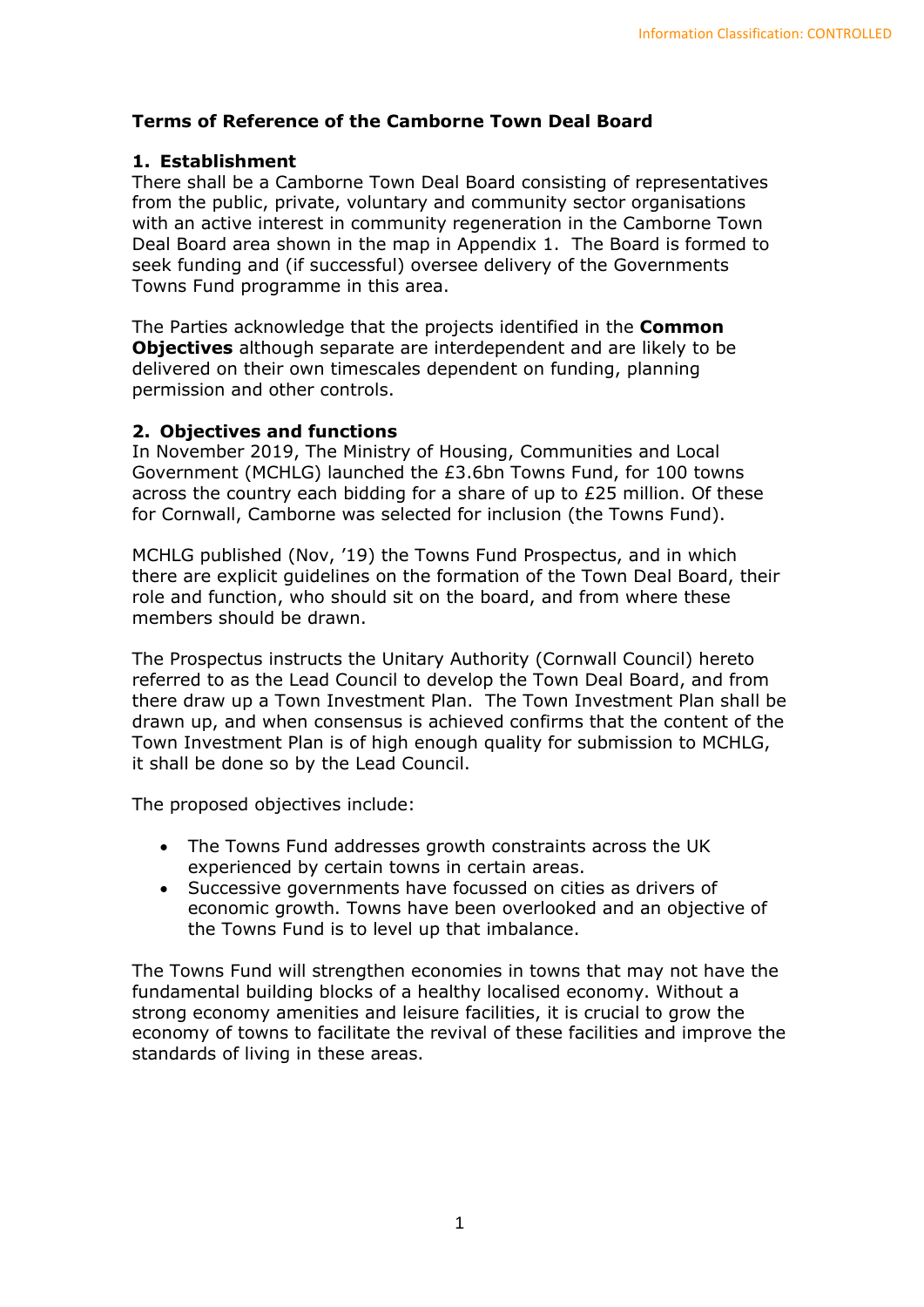The Towns fund will:

- focus on the individuality and assets of each town and build upon those assets providing the tools to design and deliver a growth strategy for that town.
- provide confidence in long-term investment for businesses in towns, capitalising on the natural environment for renewable energy creation, historic and cultural offering and access to infrastructure.
- work with local leaders to support the businesses to grow further and encourage a healthy supply chain.
- seek opportunities to reinvigorate a workforce with new skills and enable that workforce to pursue other job opportunities that may exist in a changing economic marketplace.
- work with Town Deal Boards to restore a spirit of pride that is often lost in 'left-behind' towns, through facilitation of project space for people to meet and deliver projects.
- assist Town Deal Boards in the creation of the Town Investment Plan (TIP) for the recognition, rationalisation, ongoing development, and future investment opportunities of a town.

This Agreement sets out a framework for co-operation and collaboration between the Parties in order to develop the Common Objectives.

#### **3. Representation / Membership**

The Camborne Town Deal Board will be empowered to make all the necessary decisions relating to the Towns Fund. Representatives who serve on Camborne Town Deal Board in a voting capacity will be from named bodies, organisations and businesses with an interest in stimulating the economy and improving quality of life in the Camborne area.

The membership itself and the balance of members from different sectors (public/private/voluntary) will reflect the guidance contained in the Towns Fund Prospectus and no single sector will have more than 49% of the voting rights. Individuals can also join where agreed by the Town Deal Board where they contribute the relevant skills, experience or expertise required. It is anticipated that the total number of voting members will not number less than 12 but they will evolve to ensure there is democratic accountability across the area. The Voting members of the Camborne Town Deal Board can be found in Appendix 2.

Cornwall Councillors and Town and Parish Councillors who represent their authorities can only be members of the Board in this capacity and cannot represent private and/or community organisations in which they are involved.

The Town Deal Board members should be committed to implementing the objectives of the Towns Fund and to developing a fully evidenced based Town Investment Plan that will then be submitted to MHCLG in order to secure the funding required to deliver the Town Investment Plan. They should be prepared to act as a focal point for consultations, to oversee delivery across the area is undertaken in a co-ordinated way and to act as ambassadors for and actively promote the Towns Fund programme in a professional manner.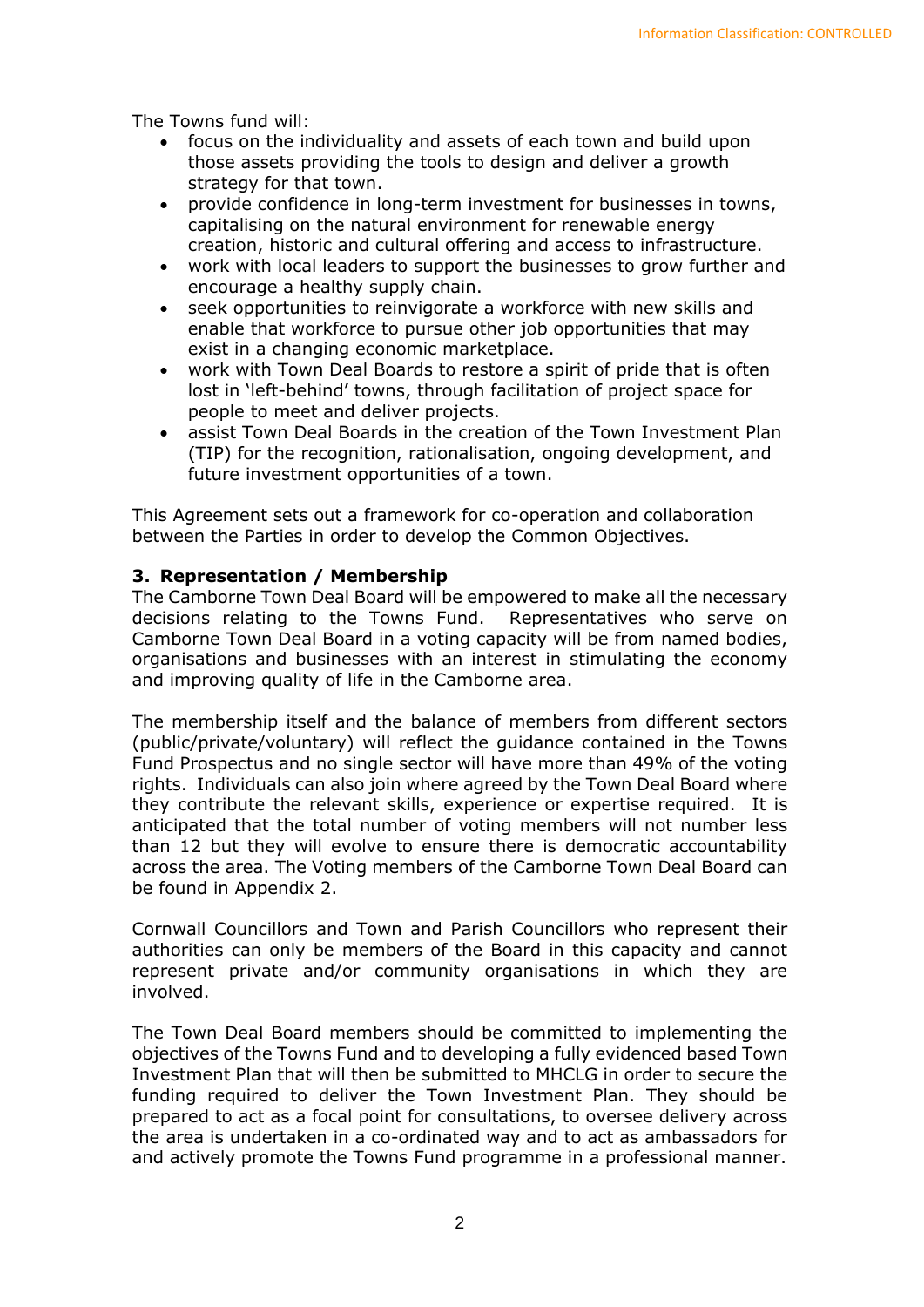If a representative of an organisation resigns from that organisation, they resign from being the named representative on the Camborne Town Deal Board. The organisation will then be invited to nominate a new representative.

Membership will be kept under review and will be formally reviewed on an annual basis. In reviewing membership, the Camborne Town Deal Board will assess and take recognition of the involvement of its representatives in other related organisations and groups.

In addition, the Camborne Town Deal Board may co-opt additional representatives at any time during the year to further the interests of the work being undertaken. Normally these representatives would be nonvoting. However, the Camborne Town Deal Board may decide in certain circumstances these individuals should have voting rights. The reasons for this decision should be clearly laid out in the minutes of the meeting.

Should any representative miss 3 consecutive meetings without sending comments the Camborne Town Deal Board will consider whether that representative should be asked for a written explanation, which will be formally reviewed by the Board and decision made as to whether a request is submitted to the organisation requesting alternative representation or a termination of the membership.

### **4. Meetings**

The Camborne Town Deal Board shall hold at least 4 meetings in every year for the transaction of general business and may hold such other meetings as they shall find necessary or convenient.

### **5. Quoracy and decision making in meetings**

For a meeting of the Camborne Town Deal Board to be quorate there must be present no less than 10 of the representatives entitled to vote and this can be in person or by tele/video conferencing. The requirement for no single sector having more than 49% of the voting rights is applicable at the point of a vote/decision.

Most decisions at a meeting of Camborne Town Deal Board shall be reached by a consensus rather than a voting procedure. Formal Voting (i.e. proposal, seconder and vote) will be needed on decisions that commit to financial matters (e.g. agreeing to contract with external suppliers (via the Lead Council) and agreeing to sign up to the "Town Deal" offered by Government in response to the submitted Town Investment Plan) and beyond that only in exceptional circumstances.

When voting takes place there will be an equality of votes amongst those representatives present and in the case of a tied vote on any matter, the person presiding at the meeting shall have a second or casting vote.

Members may bring supporting advisers to the meeting at the discretion of the Chair in addition to the current list of advisers as given in Appendix 2.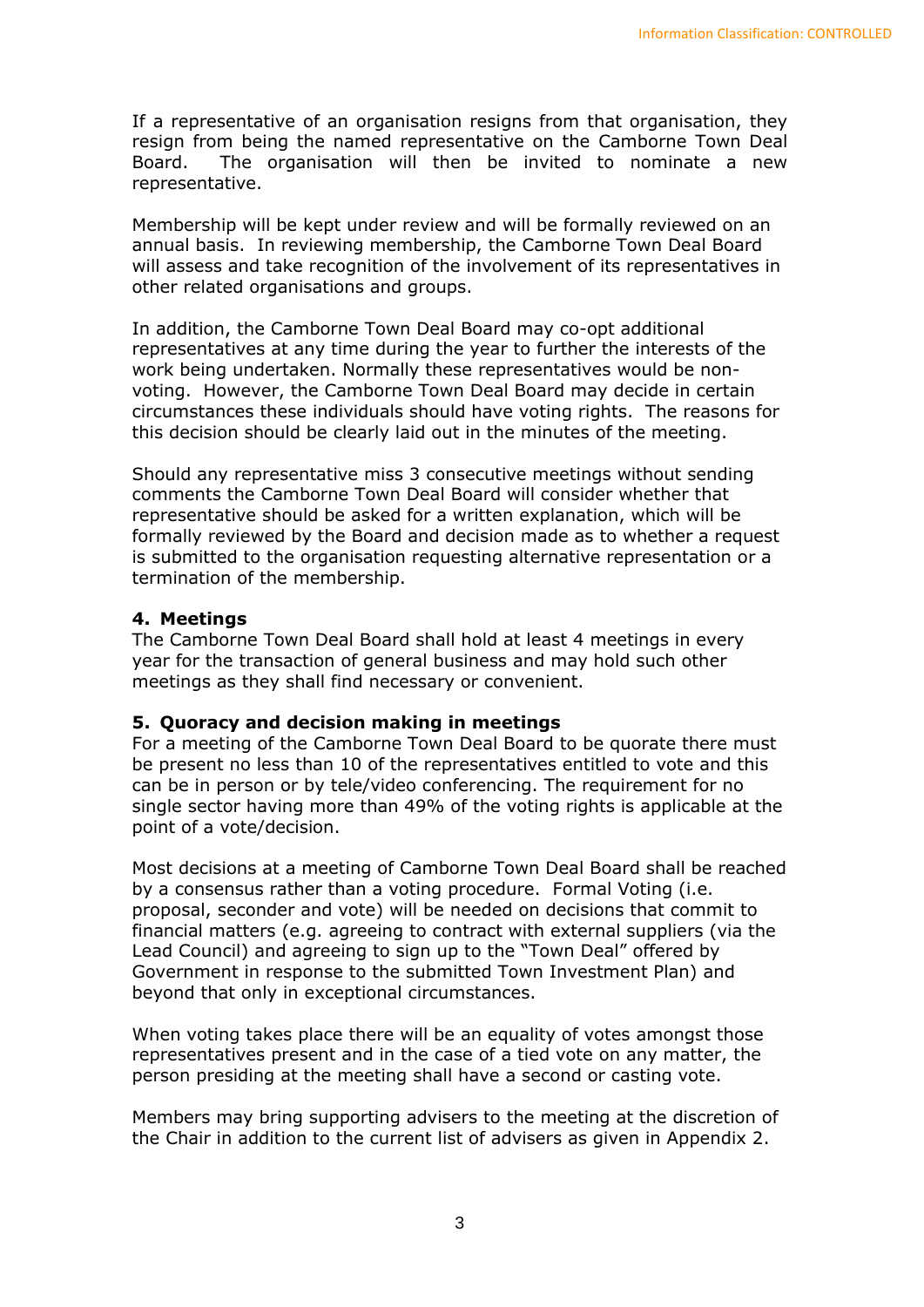A full record of those present at the meeting and of the representatives sending in apologies of absence shall be recorded in the minutes. The minutes of every meeting of Camborne Town Deal Board shall be drawn up by the Economic Growth Service of Cornwall Council (as the Lead Council) and shall be approved by the Camborne Town Deal Board and when approved, signed by the Chair at the next meeting.

Each representative of Camborne Town Deal Board shall be permitted to: -

- Send to the Secretariat not less than 7 days prior to the date of the meeting a statement of any matter that they may wish to include in the agenda.
- Receive copies of the agenda and accompanying papers 5 days prior to the date of the meeting, unless there is some particular urgency when a lesser period may be given, which in any event shall not be less than 3 days.
- Items may be tabled for information purposes only; all should be written in plain English.
- Verbal reports other than those for information will only be accepted in exceptional circumstances and with the consent of the Chair.

# **6. Special Meetings**

Any six representatives of Camborne Town Deal Board can call for a special meeting. Such requisition, made to the Secretariat, must set forth the nature of the matter requiring consideration and the notices summoning such meetings shall contain details of the matter to be discussed. The meeting must take place within 14 days of its notification.

### **7. Written procedures**

With the express consent of the Chair and the Lead Council decisions can be made by written procedures, such procedures to be agreed by the Camborne Town Deal Board but which reflect the principles of this constitution. In each case a deadline for response will be given, the decisions will be binding, and they will be reported to the next convened meeting of the Board

### **8. Conflicts of Interest and Confidentiality**

When accepting membership of Camborne Town Deal Board each representative must complete a register of interests and accept the membership code of conduct, which shall be kept by the Secretariat and be open to inspection by any representative of Camborne Town Deal Board. This register of interest must also be completed by any officer contributing to the work of the Camborne Town Deal Board.

In the spirit of openness, interests must be declared where appropriate. Those declaring an interest will be asked to leave the room and shall take no part in the discussion or the voting thereon. However, the Camborne Town Deal Board, if appropriate, can invite the interested party to provide factual information before the discussion begins. As a minimum the register must be updated annually, but each member should ensure that it is updated as necessary if any changes occur during the year.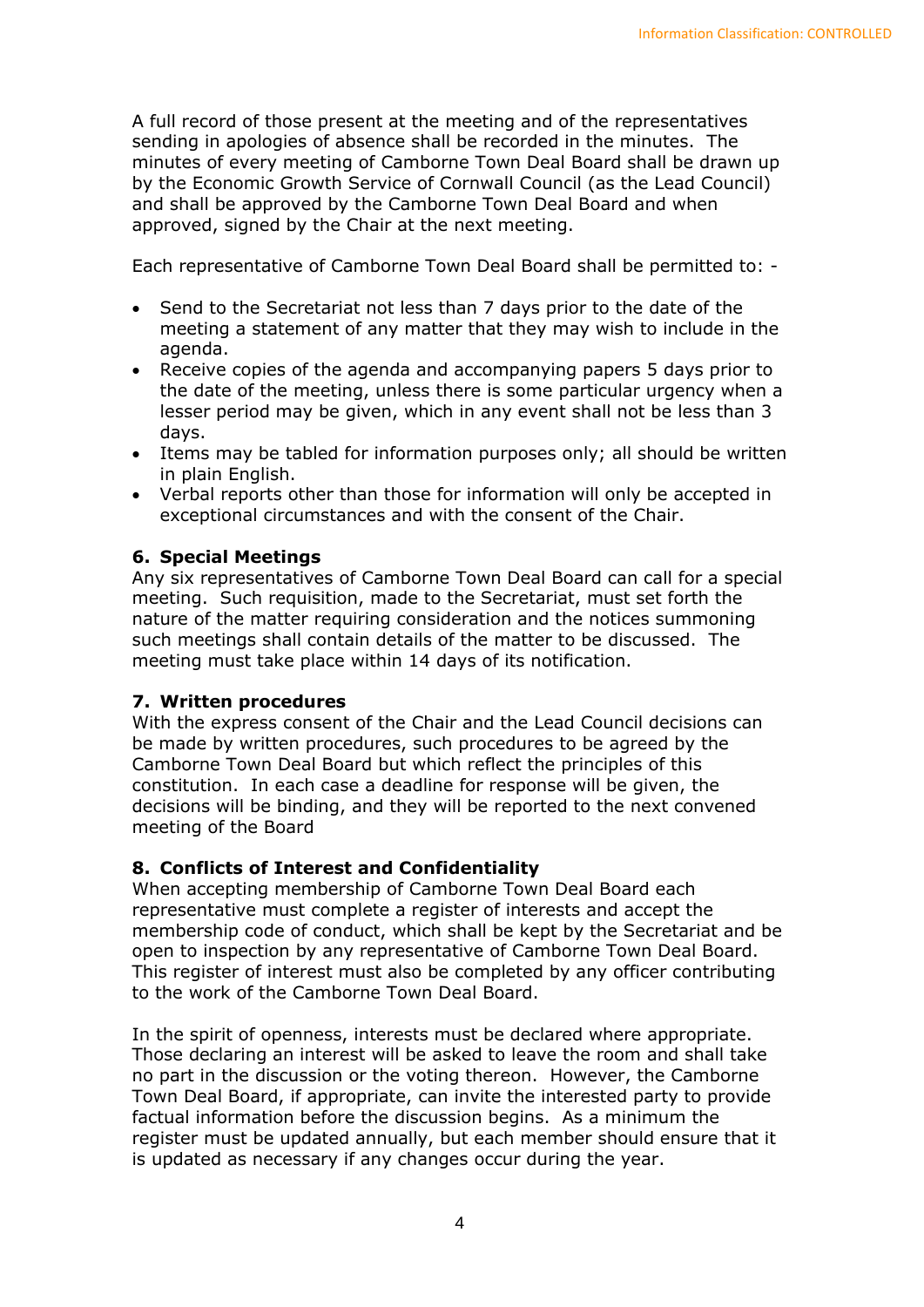All members should respect the confidential nature of some aspects of the activity undertaken by the Camborne Town Deal Board and must adhere to the membership code of conduct.

## **9. Appointment of Chair and Vice Chair**

The Camborne Town Deal Board shall appoint at its first formal meeting and thereafter annually a Chair and a Vice-Chair for the ensuing year. In line with the Towns Fund Prospectus guidance the chair should be from the private sector unless there are reasons why this cannot be the case.

The Chair and Vice Chair will act in the best interests of the Camborne Town Deal Board as a whole. The Chair shall conduct the meetings and perform other duties as determined by the Camborne Town Deal Board and formally agreed at a meeting. If the Chair is absent, the Vice Chair will take on the roles undertaken normally by the Chair. In the absence of both the Chair and Vice Chair, a meeting Chair will be elected for that meeting from the voting members present.

If the Chair resigns during the year, the Vice Chair will become Interim Chair and an interim Vice Chair will be nominated by the Camborne Town Deal Board until the formal elections are held.

If the Vice Chair indicates they do not wish to become the Interim Chair, then the Camborne Town Deal Board will nominate an interim Chair until the formal elections are held. If the Vice Chair resigns during the year, an interim Vice Chair will be nominated by the Camborne Town Deal Board until the formal elections are held.

### **10. Supporting arrangements**

Provision is made to establish sub groups of the Camborne Town Deal Board to facilitate quick decision making and engagement of relevant specialists. The terms of reference, functions and membership of any such sub groups is to formally agree by the Camborne Town Deal Board prior to their creation. These details for each sub group established to date are attached to this constitution in Appendix 3.

Any groups established whilst having their own terms of reference are expected to operate within the remit of this constitution and shall have a majority of members from the voting representatives of the Camborne Town Deal Board.

### **11. Amendments to the Terms of Reference**

The terms of reference shall be open to review at any time, but any amendment shall not be made unless agreed by a three quarters majority of representatives present that are entitled to vote. Notes of such proposed amendments shall be provided to representatives of Camborne Town Deal Board at least 14 days before the meeting.

### **12. Dissolution**

The Group may be dissolved by a resolution passed by a simple two-thirds majority of those present and voting at a Special Meeting.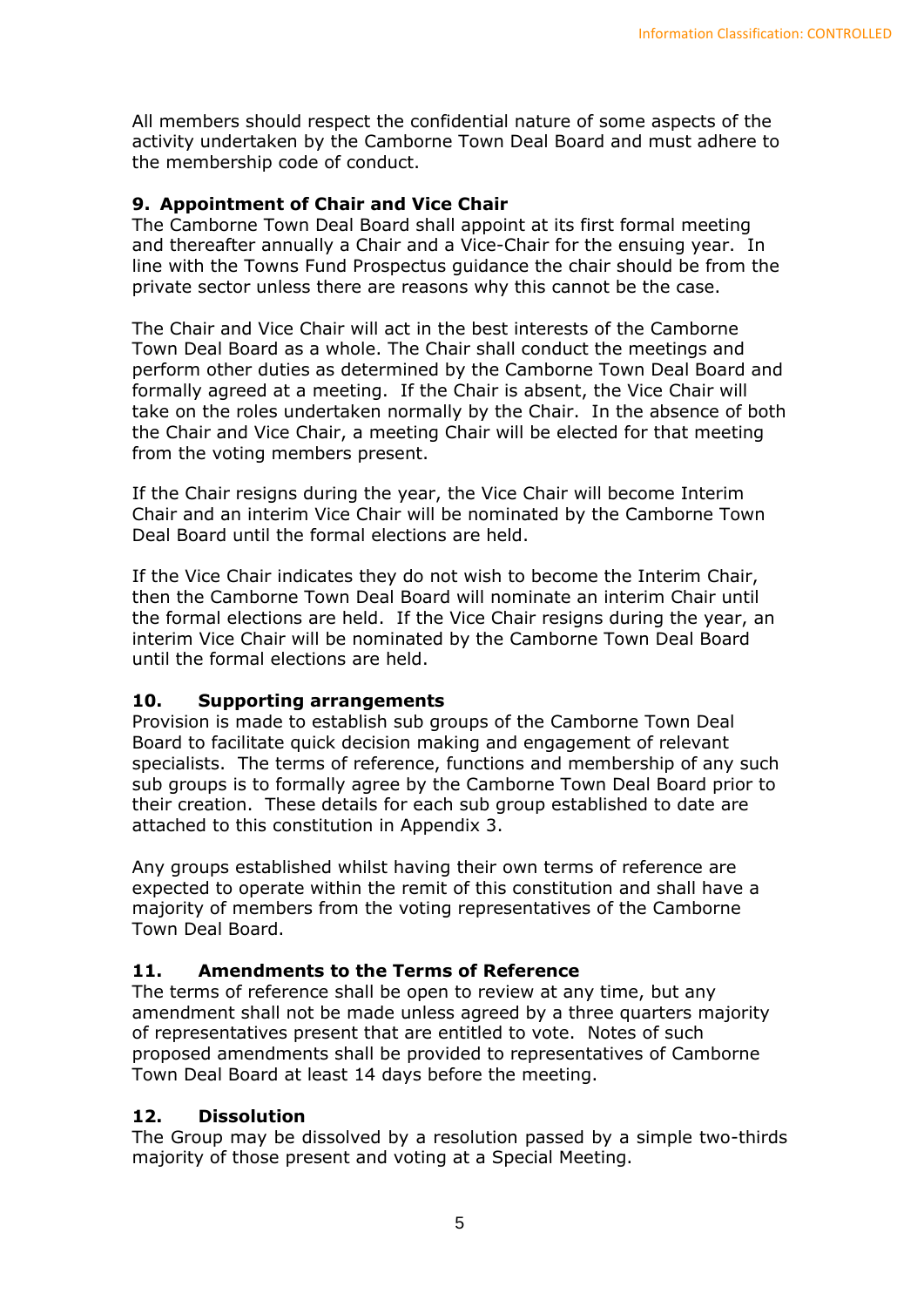Terms of Reference agreed at the meeting of:

Signed:

Position: Chair of Camborne Town Deal Board

Date:

Signed:

Position: Representative of Cornwall Council as (Lead Council)

Date: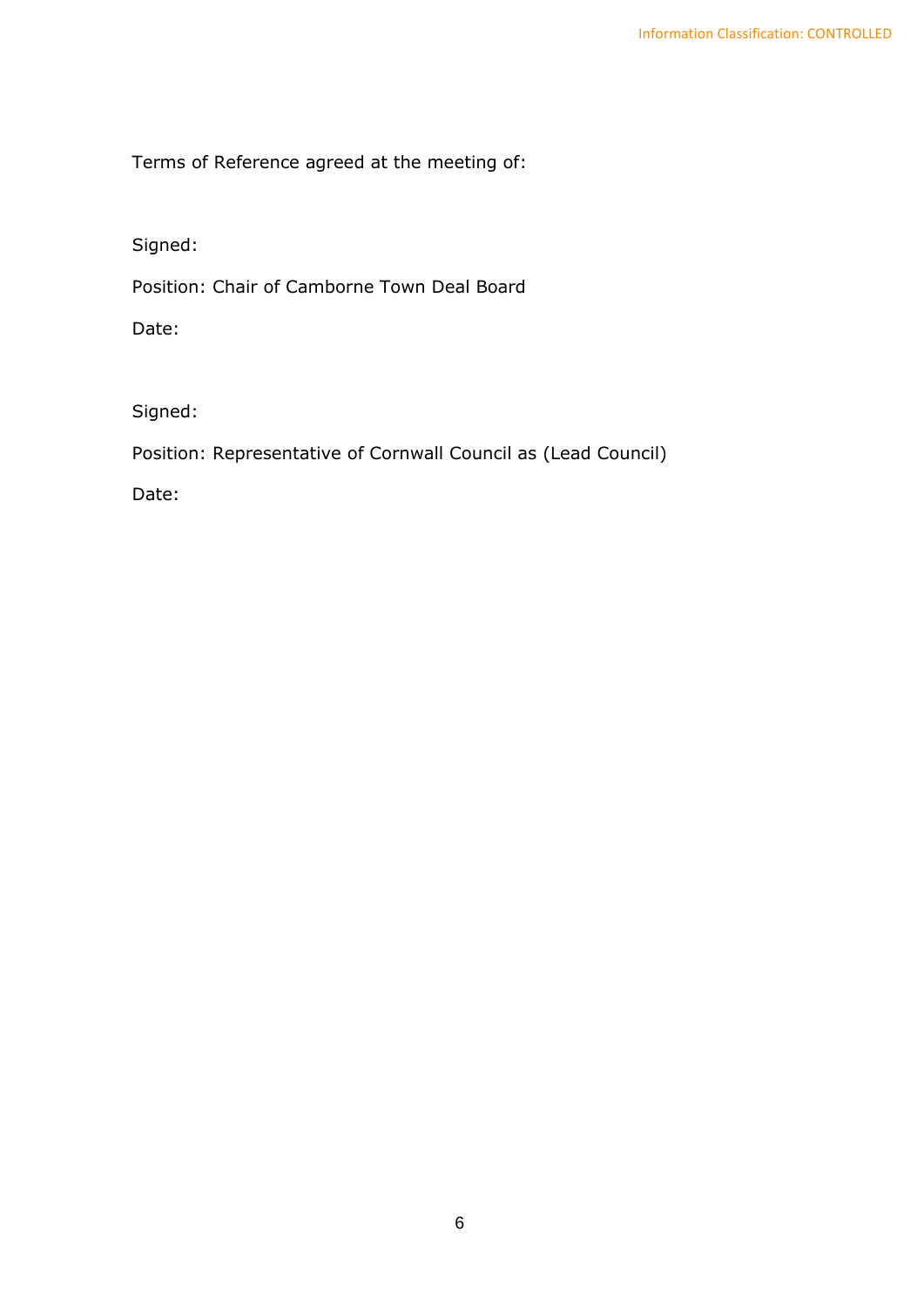

**Appendix 1: Area covered by the Camborne Town Deal Board**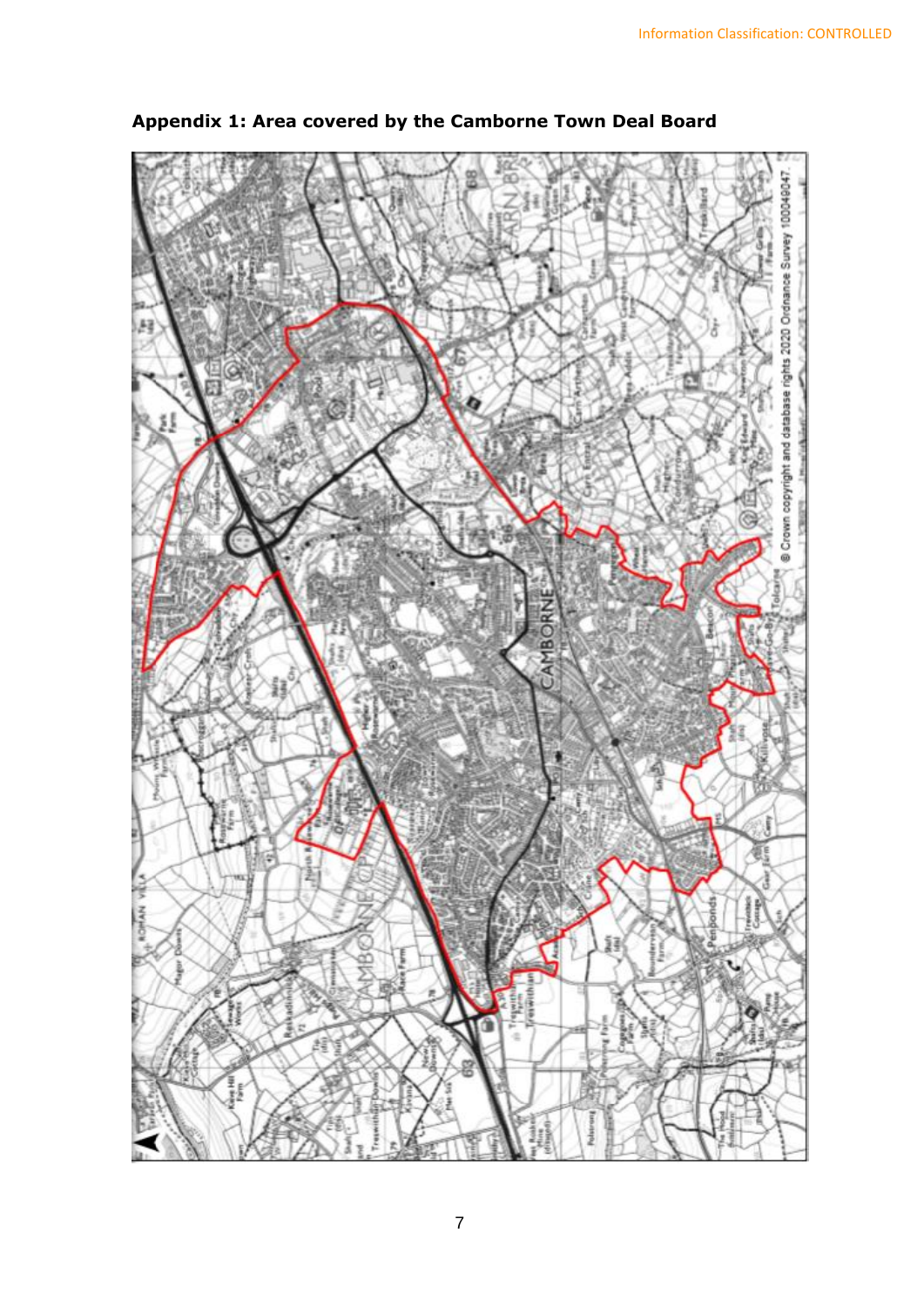#### **Appendix 2: List of voting members of the Camborne Town Deal Board**

| <b>ORGANISATION</b>                            | <b>NAME</b>           |
|------------------------------------------------|-----------------------|
|                                                |                       |
|                                                |                       |
| <b>Public Sector</b>                           |                       |
| Cornwall Council                               | Cllr D Biggs          |
| Cornwall Council                               | Cllr P White          |
| <b>Cornwall Council</b>                        | Cllr J Herd           |
| <b>Cornwall Council</b>                        | Cllr D Atherfold      |
| <b>Cornwall Council</b>                        | Cllr P Desmonde       |
| Camborne Town Council (Councillor)             | Cllr Trevor Dalley    |
| Camborne Town Council (Officer)                | Samantha Hughes       |
| Camborne Town Council (Officer)                | Rose Hitchens-Todd    |
| MP                                             | George Eustice MP     |
|                                                |                       |
| <b>Private/Community/Voluntary Sector</b>      |                       |
| Camborne BID                                   | Anna Pascoe           |
| Cornwall and IoS Local Enterprise Partnership  | Mark Duddridge        |
| Anchor Institution                             | Lauren Burt           |
| Community and Voluntary Sector                 | Val Dalley            |
| Private Sector                                 | Sue Bradbury          |
| <b>Private Sector</b>                          | Rose Goodship         |
| <b>Private Sector</b>                          | Amanda Hall           |
| <b>Private Sector</b>                          | Zoe Hall              |
| Private sector                                 | Tonia Lu              |
| <b>Private Sector</b>                          | Justin Olosunde       |
|                                                |                       |
|                                                | <b>Voting Members</b> |
|                                                | Quoracy 10            |
|                                                |                       |
| <b>Ratification Officer</b>                    |                       |
|                                                |                       |
| Cornwall Council (Lead Council)                | Glenn Caplin-Grey     |
|                                                |                       |
| <b>Non-Voting Officers</b><br>Cornwall Council | Matthew Brown         |
| <b>Cornwall Council</b>                        | Charlotte Caldwell    |
| <b>Cornwall Council</b>                        | Phill Woods           |
|                                                | Len Smith             |
| Cornwall Development Company<br><b>MHCLG</b>   | Josie Gough           |
|                                                |                       |

#### **MEMBERSHIP OF the Camborne Town Deal Board**